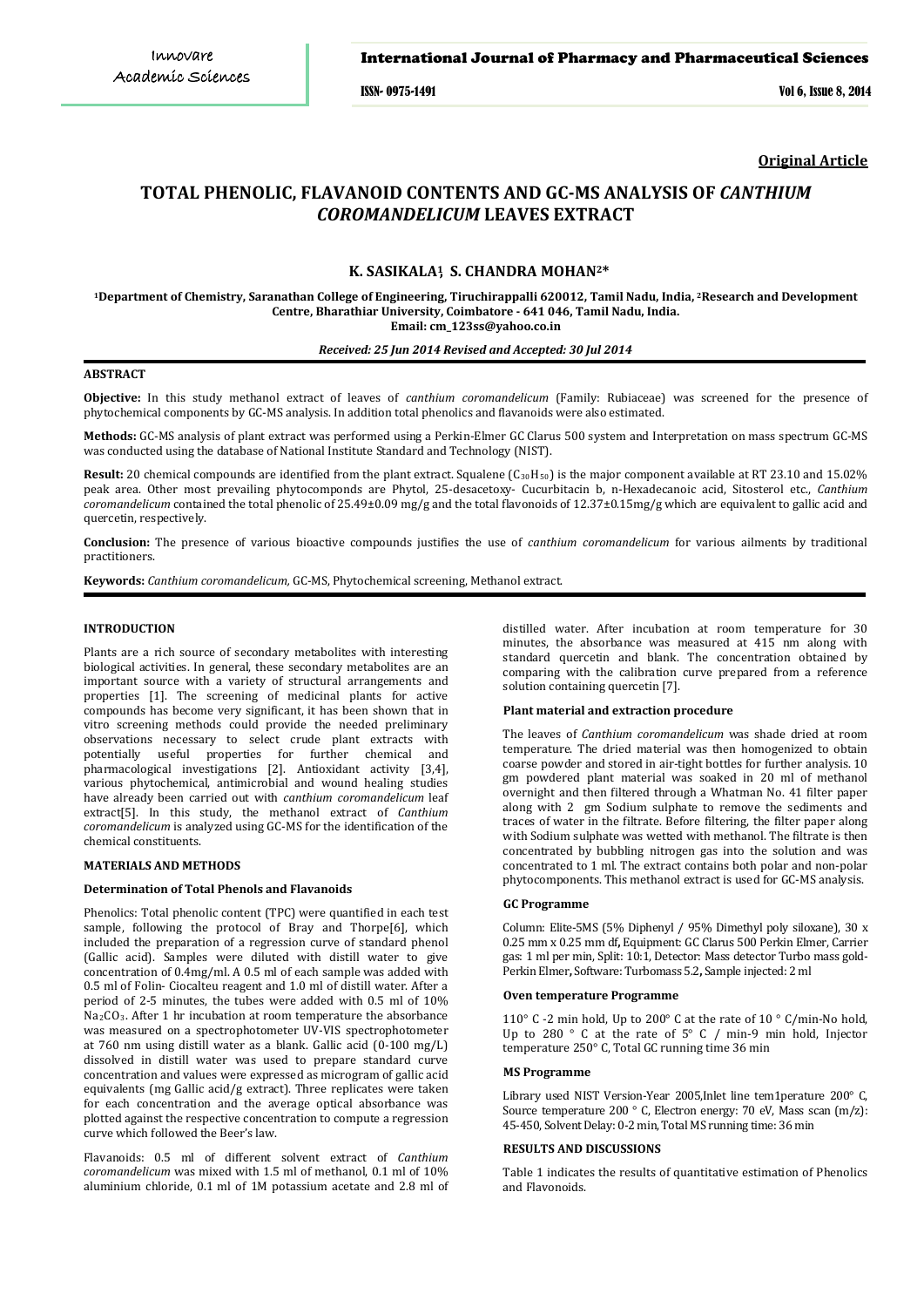| and flavanoids          |                                                     |  |  |  |  |
|-------------------------|-----------------------------------------------------|--|--|--|--|
| <b>Phytochemicals</b>   | Result                                              |  |  |  |  |
| <b>Totoal Phenolics</b> | $25.49\pm0.09$ gallic acid equivalents mg/g extract |  |  |  |  |
| Flavanoids              | $12.37\pm0.15$ quercetin equivalents mg/g extract   |  |  |  |  |

**Table 1: Results of quantitative estimation of total phenolics** 

Interpretation on mass spectrum GC-MS was conducted using the database of National Institute Standard and Technology (NIST) having more than 62,000 patterns. The spectrum of the unknown component was compared with the spectrum of the known components stored in the NIST library. In the GC-MS analysis, 20 bio active phytochemical compounds were identified in the methanol extract of *Canthium coromandelicum* (Table-2 & Figure1).

| Table 2: Major Phyto-components obtained through the GC/MS Study of <i>Canthium coromandelicum</i> |  |  |
|----------------------------------------------------------------------------------------------------|--|--|
|                                                                                                    |  |  |

| S.No.        | <b>RT</b> | Name of the compound                                                  | <b>Molecular Formula</b> | <b>MW</b> | Peak Area% |
|--------------|-----------|-----------------------------------------------------------------------|--------------------------|-----------|------------|
| $\mathbf{1}$ | 8.70      | l-Gala-l-ido-octose                                                   | $C_8H_{16}O_8$           | 240       | 4.71       |
| 2            | 8.80      | 2-Octen-1-ol, 3,7-dimethyl-,                                          | $C_{14}H_{22}O_3$        | 226       | 5.73       |
| 3            | 10.00     | isobutyrate, (Z)-Dodecanoic acid, 3-hydroxy-                          | $C_{12}H_{24}O_3$        | 216       | 13.95      |
| 4            | 10.75     | 3,7,11,15-Tetramethyl-2-hexadecen-1-ol                                | $C_{20}H_{40}O$          | 296       | 9.85       |
|              |           |                                                                       |                          |           |            |
| 5            | 11.00     | 7-Methyl-Z-tetradecen-1-ol acetate                                    | $C_{17}H_{32}O_2$        | 268       | 3.36       |
| 6            | 11.18     | 8-Dodecen-1-ol, acetate, (Z)-                                         | $C_{14}H_{26}O_2$        | 226       | 2.54       |
|              | 12.34     | n-Hexadecanoic acid                                                   | $C_{16}H_{32}O_2$        | 256       | 8.63       |
| 8            | 13.84     | Phytol                                                                | $C_{20}H_{40}O$          | 296       | 8.85       |
| 9            | 14.46     | 9,12-Octadecadienoic acid (Z,Z)-                                      | $C_{18}H_{32}O_2$        | 280       | 6.07       |
| 10           | 19.45     | 12-Methyl-E.E-2.13-octadecadien-1-ol                                  | $C_{19}H_{36}O$          | 280       | 0.88       |
| 11           | 23.10     | Squalene                                                              | $C_{30}H_{50}$           | 410       | 15.02      |
| 12           | 23.46     | Geranyl isovalerate                                                   | $C_{15}H_{26}O_{2}$      | 238       | 1.01       |
| 13           | 26.35     | Cholestan-3-ol, 2-methylene-, (3á,5à)-                                | $C_{28}H_{48}O$          | 400       | 1.50       |
| 14           | 27.24     | Cucurbitacin b, 25-desacetoxy-                                        | $C_{30}H_{44}O_6$        | 500       | 1.17       |
| 15           | 28.55     | Ethyl iso-allocholate                                                 | $C_{26}H_{44}O_5$        | 436       | 1.40       |
| 16           | 2.95      | Ergosta-5,22-dien-3-ol, acetate, (3á,22E)-                            | $C_{30}H_{48}O_2$        | 440       | 1.24       |
| 17           | 29.93     | á-Sitosterol                                                          | $C_{29}H_{50}O$          | 414       | 5.54       |
| 18           | 30.88     | 5,8,11,14-Eicosatetraenoic acid, methyl ester, (all-Z)-               | $C_{21}H_{34}O_2$        | 318       | 1.96       |
| 19           | 31.28     | 9,19-Cycloergost-24(28)-en-3-ol, 4,14-dimethyl-, acetate, (3á,4à,5à)- | $C_{32}H_{52}O_2$        | 468       | 4.55       |
| 20           | 32.48     | 9,10-Secocholesta-5,7,10(19)-triene-3,24,25-triol, (3á,5Z,7E)-        | $C_{27}H_{44}O_3$        | 416       | 2.14       |





The identification of phytochemical compounds is based on the peak area, molecular weight and molecular formula. Squalene ( C30H50 ) is the major component available at RT 23.10 and 15.02% peak area. Squalene has several beneficial properties. It is a natural antioxidant[8], serves in skin hydration[9] and has been used as emollient in adjuvant for vaccines[10]. As a compound of olive oil, it also has a preventive effect on breast cancer, possesses tumorprotective, and cardio-protective properties [11,12] and decreases the serum cholesterol level[13]. It has been reported that squalene emulsions given simultaneously with anti-cancer drugs provide favorable effects either directly or indirectly by enhancing efficacy of anti-cancer drugs [14-16]. Corresponding to the peak at RT 13.84 and peak area 8.85% is Phytol.

The molecular formula and molecular weight of this compound is C 20H40O and 296, respectively. Phytol is known to be antimicrobial, anti cancer, anti-inflammatory, hepatoprotective and anti – androgenic [17].The peak at R T 27.24 with a peak area of 1.17 % corresponds to 25-desacetoxy- Cucurbitacin b. It has the m.f.

 $C_{30}H_{44}O_6$  and m.w. of 500. Cucurbitacins have strong cyto-toxic activity [18] and antitumour[19] action. Cucurbitacins also possess antimicrobia l [20], antihepatoxic[21], anti-inflammatory[22] and antihelminthic activities. n-Hexadecanoic acid is found to be responsible for the peak at RT 12.34 with a peak area 8.63 %. This fatty acid has the m.f. C16H32O2 . It has a m.w. of 256. This compound has various activities like antioxidant, hypocholestrolemic,nematicide, pesticide, lubricant and inhibitory activity such as 5-α reductase inhibition[23]. The peak at RT 28.55 and peak area 1.30% is ethyl isoallocholate. Ethyl isoallocholate is suggested to be a sterol compound and it may use as an antibacterial, antioxidant, anti-tumor, cancer preventive, pesticide and chemo preventive agent [24]. This study has revealed the presence of many secondary metabolites and bioactive compounds in the leaf of *Canthium coromandelicum* which may be of a very important medicinal value and further study including isolation and purification of active phyto compounds.

## **CONCLUSION**

Flavonoid and phenolic compounds have widely been reported as antioxidant agents positively correlated in the treatment of cardiovascular diseases [25-27]. In this study *canthium* cardiovascular diseases<sup>[25-27]</sup>. In this study *coromandelicum* contained the total phenolic of 25.49±0.09 gallic acid equivalents mg/g and the total flavonoids of 12.37±0.15 quercetin equivalents mg/g extract. From the present study, it is concluded that the phytochemicals was obsereved in methanol extract which reveals that *Canthium coromandelicum* is highly valuable in medicinal usage for the treatment of various human aliments.

## **ACKNOWLEDGEMENTS**

The authors are grateful to the Indian Institute of Crop Processing Technology (IICPT), Thanjavur, Tamil Nadu for providing laboratory facilities for GC-MS analysis.

## **CONFLICT OF INTEREST STATEMENT**

We declare that we have no conflict of interest.